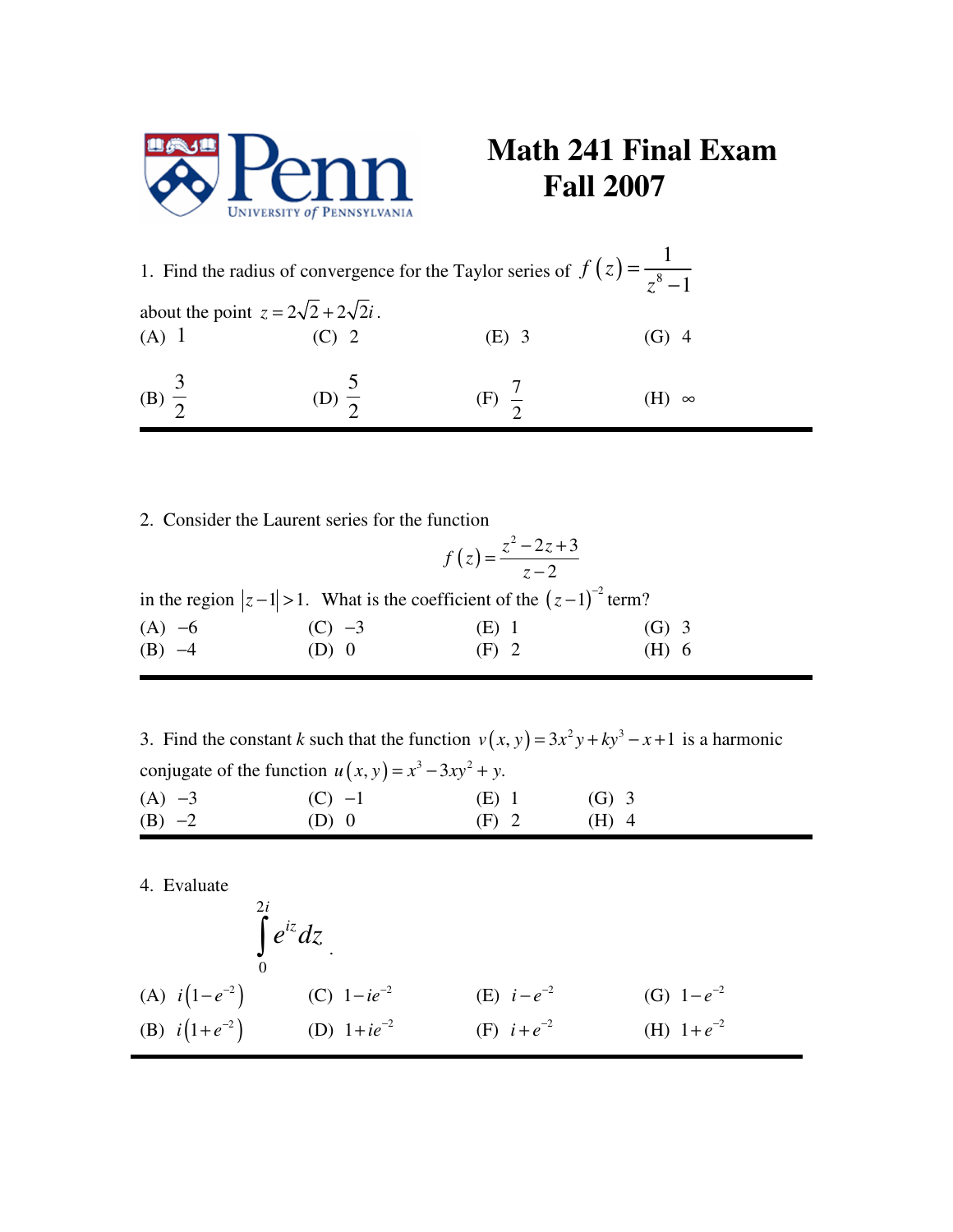## 5. Evaluate

|                      |                     | $rac{i}{2}$ $\int_{ z =1} \frac{(z^2-1)^2}{z^2(z+\frac{1}{2})(z+2)} dz$ |           |  |
|----------------------|---------------------|-------------------------------------------------------------------------|-----------|--|
| (A) $\frac{\pi}{10}$ | (C) $\frac{\pi}{6}$ | (E) $\frac{\pi}{3}$                                                     | $(G)$ 1   |  |
| (B) $\frac{\pi}{8}$  | (D) $\frac{\pi}{4}$ | (F) $\frac{\pi}{2}$                                                     | (H) $\pi$ |  |

6. Evaluate

|                             | $\frac{2\pi}{6}$<br>$\frac{d\theta}{2-\cos\theta}$ |                            |                     |  |
|-----------------------------|----------------------------------------------------|----------------------------|---------------------|--|
| (A) $\pi$                   | (C) $\frac{2\pi}{3}$                               | (E) $\frac{\pi}{\sqrt{3}}$ | (G) $\frac{\pi}{4}$ |  |
| (B) $\frac{2\pi}{\sqrt{3}}$ | (D) $\frac{\pi}{2}$                                | $\frac{\pi}{3}$<br>(F)     | (H) $\frac{\pi}{6}$ |  |

7. Evaluate

|                          | $\infty$<br>$\frac{dx}{x^2-6x+13}$<br>$-\infty$ |                      |                     |  |
|--------------------------|-------------------------------------------------|----------------------|---------------------|--|
| $(A) - \pi$              | (C) $-\frac{\pi}{24}$                           | (E) $\frac{\pi}{24}$ | (G) $\frac{\pi}{2}$ |  |
| $-\frac{\pi}{12}$<br>(B) | $(D)$ 0                                         | (F) $\frac{\pi}{12}$ | (H) $\pi$           |  |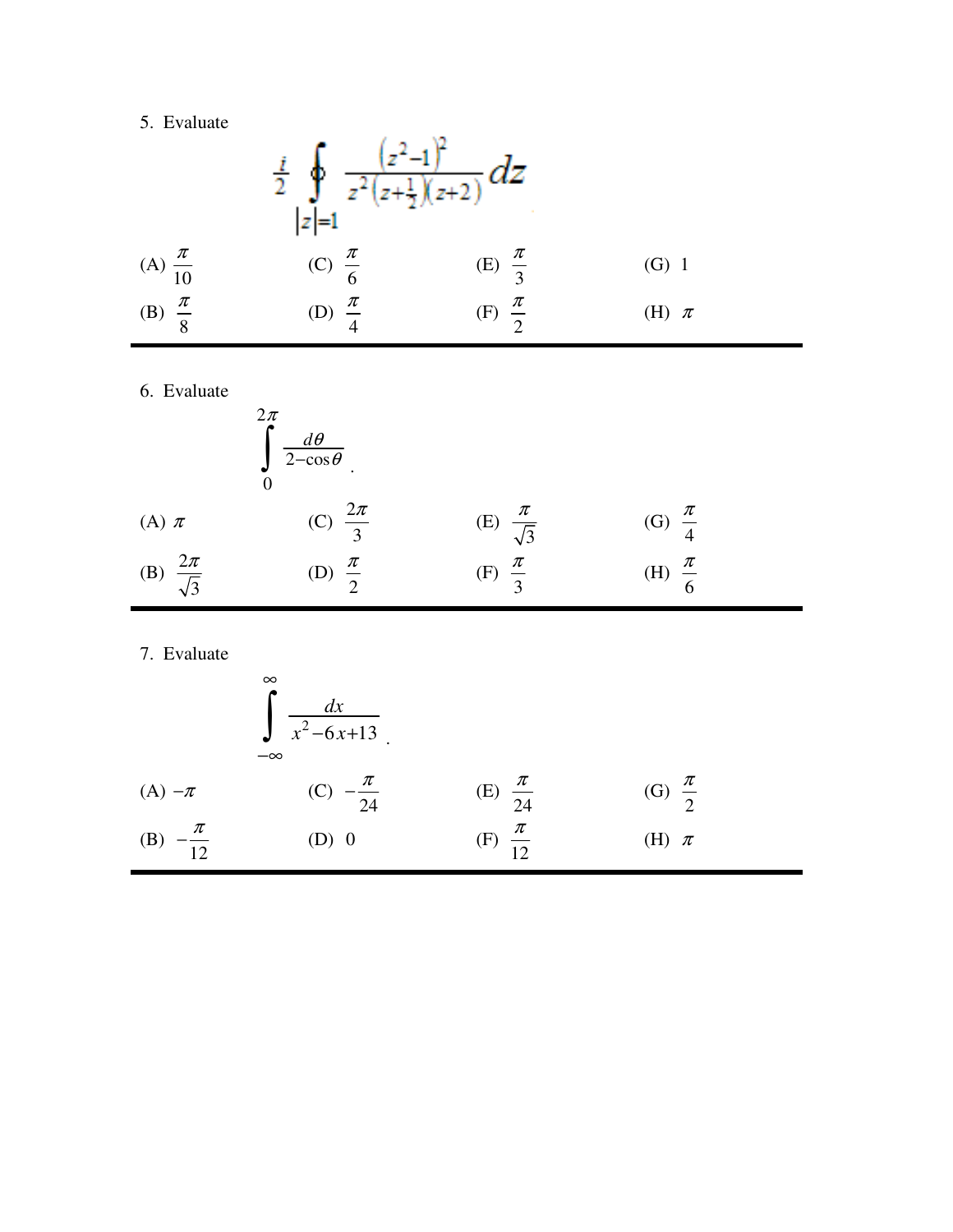8. In the Fourier series expansion of  $f(x) = 2x^2 - 1$  on (-1,1) find the coefficient on the cos  $(4\pi x)$ term.

| $(A)$ 0                | (C) $\frac{1}{2\pi}$  | (E) $\frac{1}{2}$       | $(G)$ 1 |
|------------------------|-----------------------|-------------------------|---------|
| (B) $\frac{1}{2\pi^2}$ | (D) $\frac{2}{\pi^2}$ | $(F)$ $\stackrel{2}{-}$ | $(H)$ 2 |

9. Consider the Sturm-Liouville problem defined on 0 2  $\leq x \leq \frac{\pi}{2}$ :

$$
y'' + \lambda y = 0
$$
  $y(0) = 0, y'\left(\frac{\pi}{2}\right) = 0$ .

Find all eigenvalues  $\lambda_n$ ,  $n = 0,1,2,...$ 

(A) 
$$
\lambda_n = n^2
$$
 (C)  $\lambda_n = \frac{n}{4}$  (E)  $\lambda_n = \frac{(2n-1)\pi}{4}$  (G)  $\lambda_n = \frac{(2n-1)^2 \pi}{2}$   
\n(B)  $\lambda_n = \frac{n^2}{4}$  (D)  $\lambda_n = \frac{(2n-1)\pi}{2}$  (F)  $\lambda_n = (2n-1)^2$  (H)  $\lambda_n = \frac{(2n-1)^2 \pi}{4}$ 

10. The solution  $u(x,t)$  defined for  $0 \le x \le 2, t \ge 0$  to the wave equation

$$
u_{tt} = u_{xx} \text{ with boundary conditions } u_x(0,t) = u_x(2,t) = 0 \text{ is}
$$
\n
$$
u(x,t) = \sum_{n=0}^{\infty} \left[ A_n \cos\left(\frac{n\pi}{2}t\right) + B_n \sin\left(\frac{n\pi}{2}t\right) \right] \cos\left(\frac{n\pi}{2}x\right).
$$
\nFind  $u\left(\frac{1}{3},\frac{1}{2}\right)$  with initial conditions  $u(x,0) = 3\cos(\pi x)$  and  $u_t(x,0) = 2\cos(3\pi x)$ .\n(A)  $\frac{1}{\pi}$  \t(C)  $\frac{3}{\pi}$  \t(E)  $\frac{2}{3\pi}$  \t(G)  $\frac{1}{2}$ \t(B)  $\frac{2}{\pi}$  \t(D)  $\frac{1}{3\pi}$  \t(F)  $\frac{1}{3}$  \t(H) 2